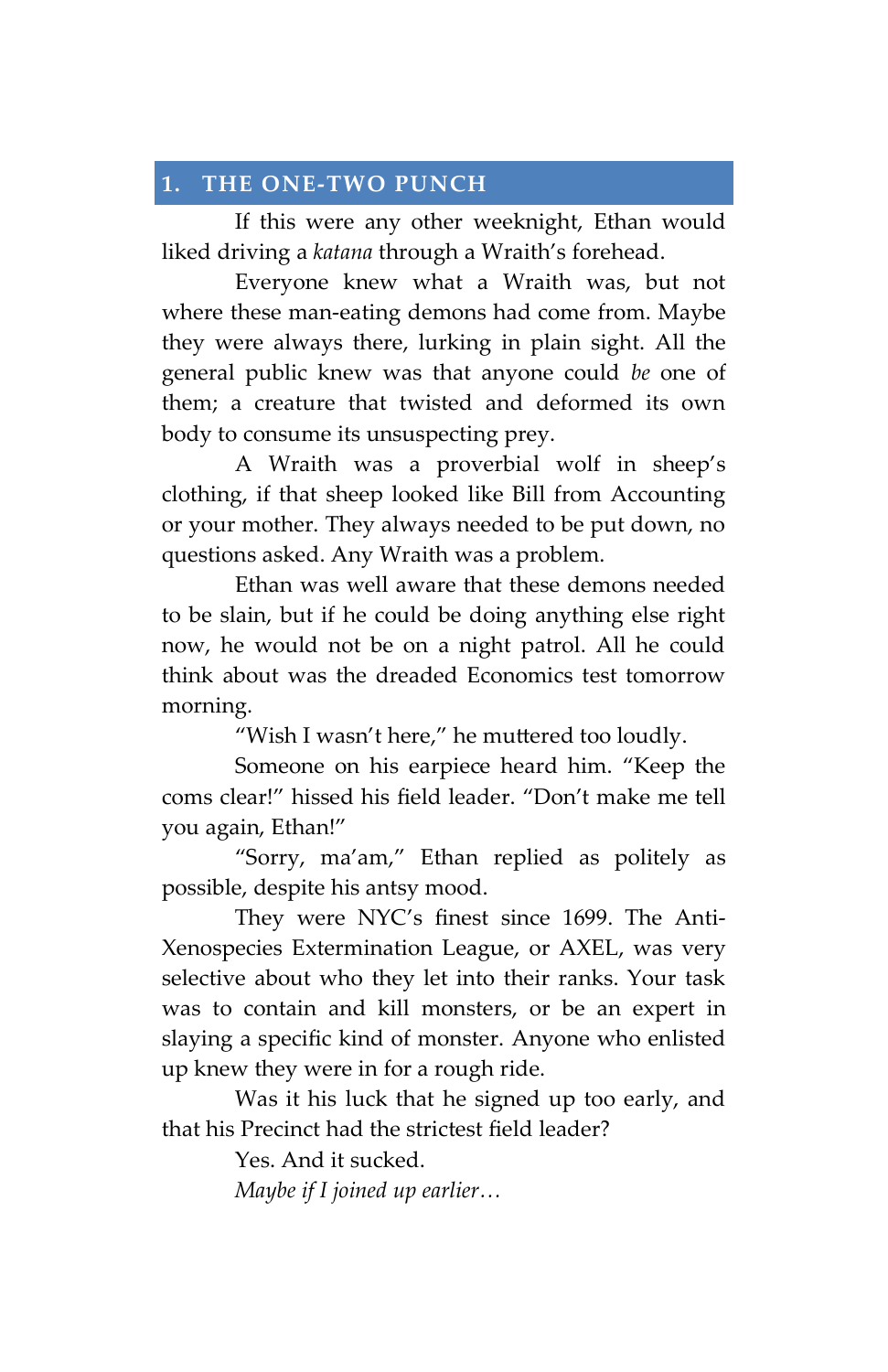No. He shook that thought from his head. Ethan needed to focus on the job at hand.

He did what he could to get in as soon as he did this year. The only way to get into AXEL was by getting that high school diploma first and showcasing his skills. God knew that he could barely describe his life story on a piece of paper. Ethan was just glad that he was a better fighter than he was a talker.

Getting accepted into AXEL's ranks was hard enough with the vetting process being so rigid. Prospecting recruiters always wanted to see "desirable talents." Be that talent in combat, sorcery, exorcism, or the rare case of exceptional phone manners when taking 911 emergency calls, you might have had a chance.

Unfortunately, Ethan's telephone etiquette left a lot to be desired. Instead got his talent in the form of a pesky Sol. Gabriel would nto let him forget that little fact.

Ethan recalled at least spotting other kids from the North or East Precincts, and at least they acted like average college kids. Ethan knew he wasn't alone among all the scary grown-ups already in the ranks of AXEL. Some faces he met when his father still took him to meet-and-greet parties, and he recognized other rookies from last summer's fiesta.

That memory was a far cry from the chilly night he was having. And now his closest mentor was his Precinct's notorious leader: Iris the All-Seeing.

Her nickname was not an exaggeration. Nothing escaped her eye or her scrutiny. The higher-ups knew her secret, and Ethan was entirely aware of how she could keep tabs on him and the rest of the Precinct at the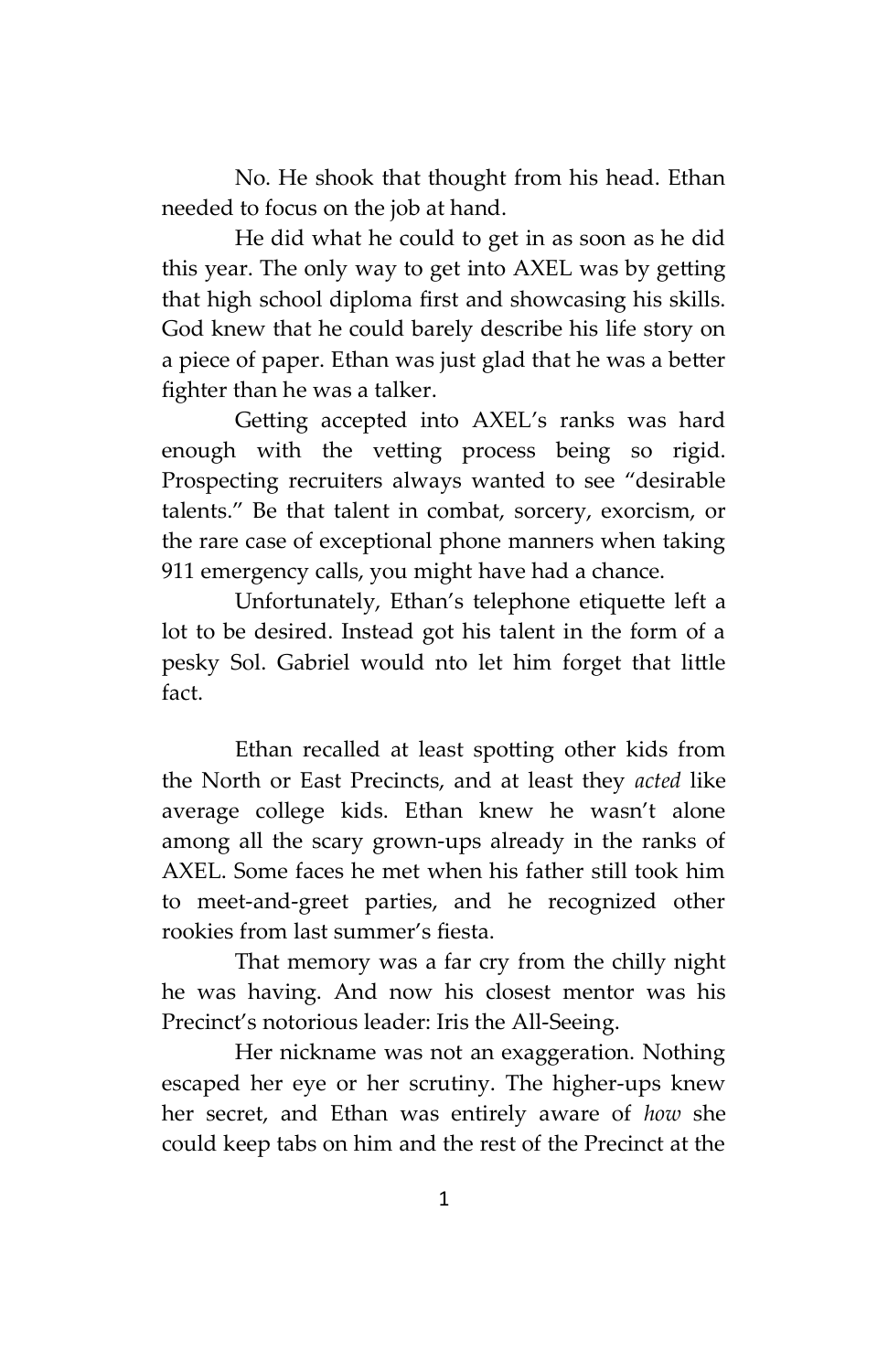same time. She was only two years older than him, but already acted like the hard-as-nails leader she aimed to be.

Speaking of which, she expected Ethan to be on his toes at all times. Best not to get distracted now.

He kept an open ear to the radio and listened in. Ethan sat perched at his post, almost begging for something to happen. He kept his sights on the narrow alley below him. A Wraith was coming sooner or later, right?

At least these patrols were more tolerable when conducted with his teammates. Liam always loved blasting Metallica to get the adrenaline going, or Nora would have something good to talk about.

> But alas, Ethan would be out in the cold tonight. As usual.

Where was his team now? The radio clipped to his ballistic vest remained silent for a few terse minutes.

I have a goddamn Econ test to study for tomorrow, Ethan begrudgingly ruminated in the safe part of his brain. That's going to be fun.

"Where are they?" Iris inquired. Her question broke the air with the grace of a pick against ice.

"Intel says we have a herd on Main Street," said a deep baritone voice, none other than Liam at the driver's wheel. His no-nonsense tone carried the weight of being a high rank and second only to their field leader. "Ethan? Where are you?"

Ethan pressed the piece closer to his ear. A katana, the curved steel blade Japanese samurai used, was ready in his other hand.

"I'm in position. Watching from above an alley."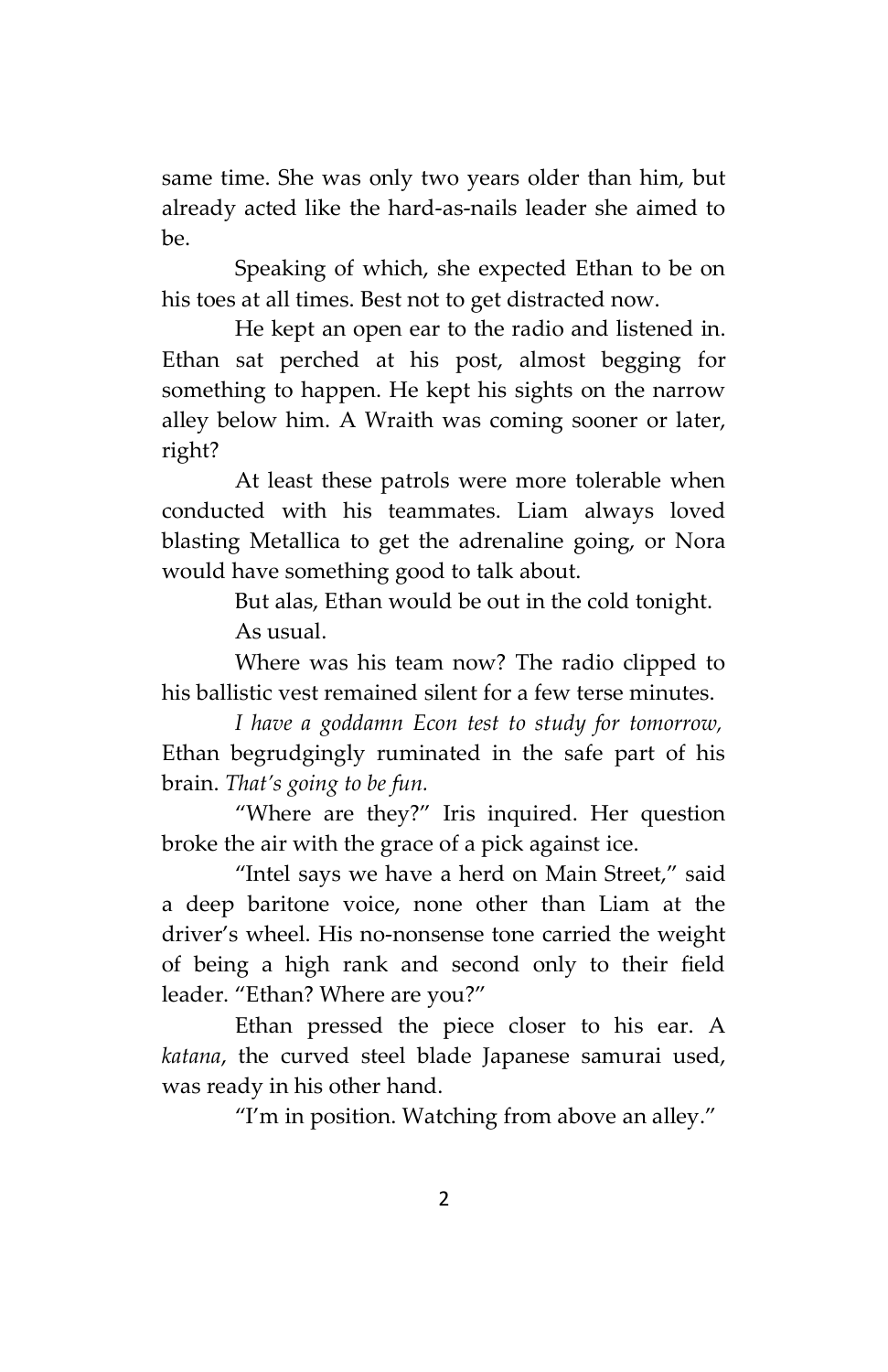"Let's go," his field leader replied. Echoing over the radio was the distinct roar of an engine revving at full gear.

Finally, they could begin.

Ethan remained in position atop the roof with his eyes to the ground. His jet-black hair was cut short and gelled back. He wore the gray/blue uniform all EU trainees had to wear and a Kevlar vest with the label AXEL painted on his back. The NYPD patch was pinned to his chest, just to show he was one of the good guys-intraining. Just in case he was mistaken for a common cop, which was a common mistake.

They're almost here.

Ethan took a sharp breath. He really did not want to fight tonight with his mind wandering too often, but he might have to suck it up and get to work in a minute. His orders were to keep watch while his supervisors engaged first.

Typical. They wouldn't want the kid swinging his sword yet.

"How many are we looking at?"

"Pack of three," his field leader replied.

A single star and moon dangled in the otherwise vacant horizon. Vast emptiness stretched across the sky, but this was the clearest time as any. With these lighting conditions, this was the best time to track down Wraiths emerging from the woodwork of Manhattan's underbelly.

"You're clear," said Ethan.

"Engaging."

Tires screeched. Their engine revved up to maximum speed. A low rumble shook the ground like the march of large animals rushing away from danger.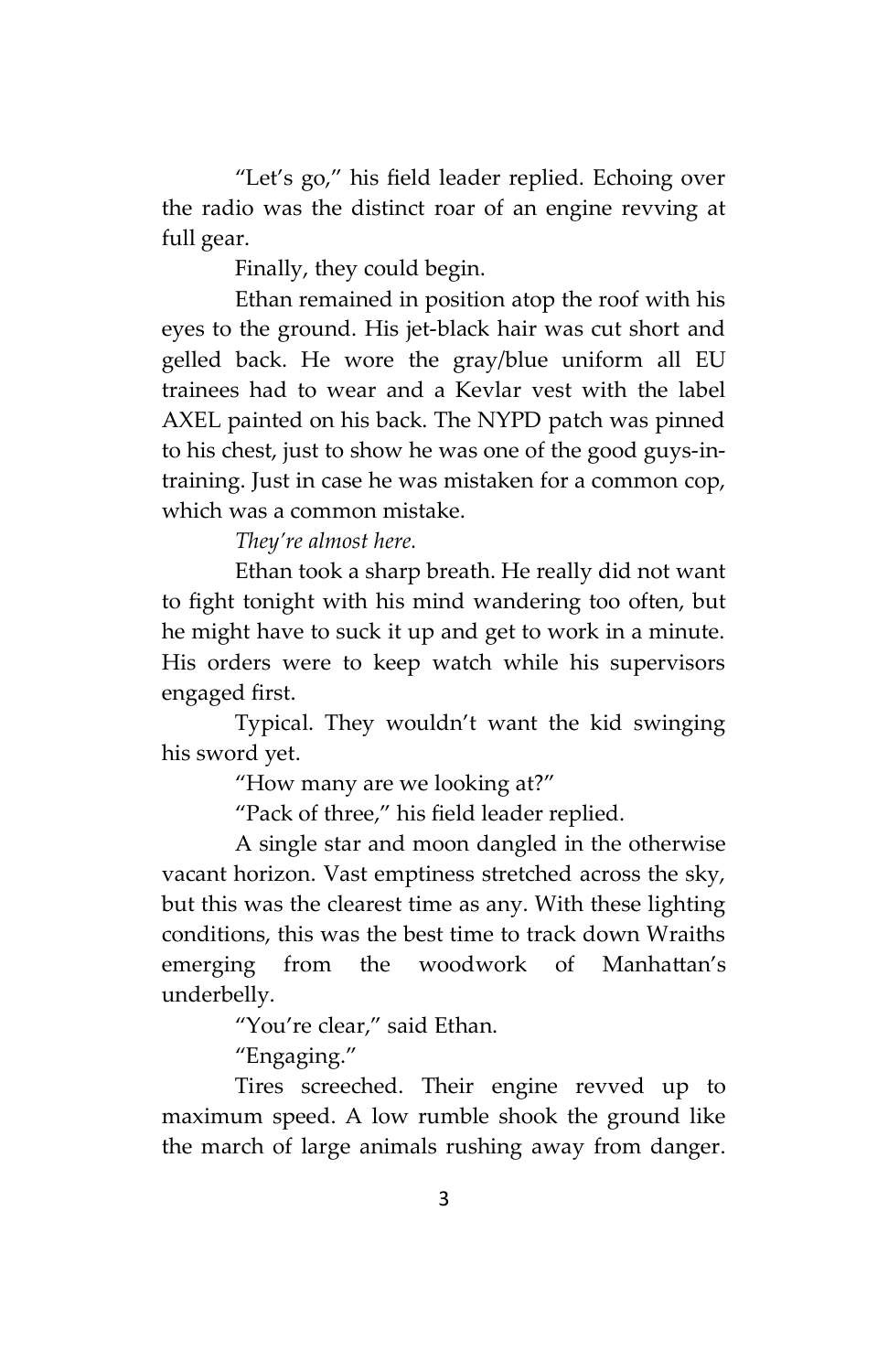While he couldn't see it, Ethan knew a chase was underway.

"Four more!"

"Yeah, I see 'em!" Liam confirmed. The metallic pump of his shotgun was loud and clear.

Bang!

The sound of thunder shot through the night. Gunshots in the distance. Ethan kept his eyes on the area where he knew the car was driving.

"We have a straggler coming your way," the woman in charge yelled over her roaring car.

The alley below Ethan's nesting spot was open except for a dumpster. If the straggler was coming, this was a good place for it to hide. Plenty of shadows covered this alley. Anything could slither between the cracks and into the pale moonlight.

Ethan could feel that distinct shiver of watching a predator in the dark run up his spine before he saw the creature. It was as though a snake coiled its tail around his spine to tingle his nerves. But this Wraith was far worse than any rattling serpentine.

Ethan spotted it coming his way. "I see it."

The Wraith was on ground level. That ungodly creature had hidden as a human before, but now its extra scorpion appendages protruded like cancerous new limbs.

There was no mistaking a beast, born of human flesh and sin, revealing its true form. The torso remained "human," but this Scorpion Wraith grew new claws and a barbed tail to become the ugliest variety of 8-legged bugs on Earth. And it looked hungry.

Ethan braced himself, readying his katana so he could do away with the monster.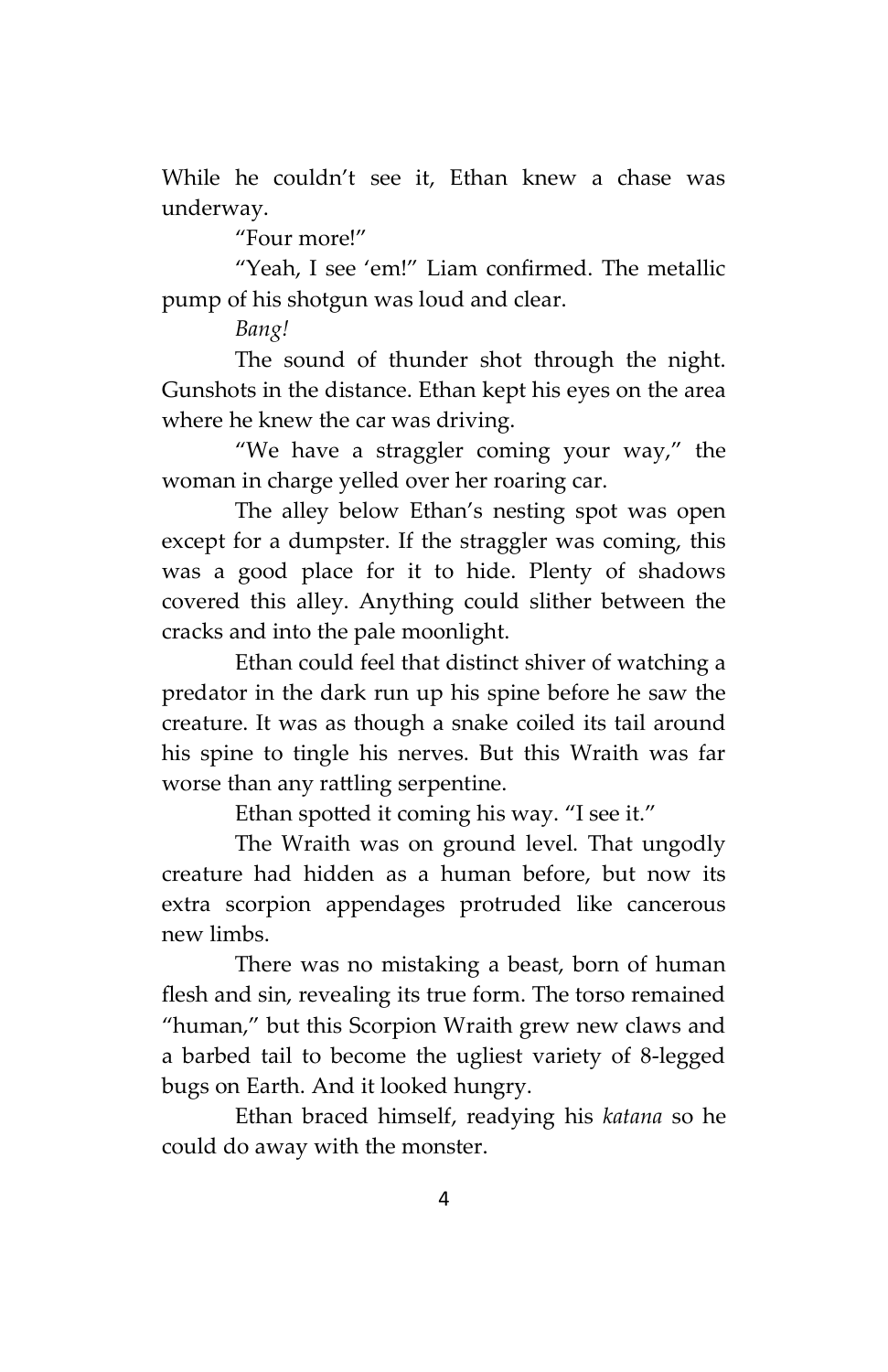The Scorpion Wraith clicked its teeth together to find prey. It sniffed the ground and turned its eyes to a dumpster across the alley. Maybe it caught the scent of half-finished fries and a burger?

Weren't people supposed to be the top of the food chain? Homo sapien, the smartest animal on planet Earth. Considering the vast number of cattle, chickens, corn, and cookies they had to consume at a moment's notice, they were omnivorous consumers of all of nature's resources. Humans should have been Earth's apex predator.

Every foolish predator believes that before getting eaten themselves. The real monster was down in the alley right now.

Ethan peered over the roof to look at the Wraith. He could ambush it from his position. Ethan reached for the tsuka, or hilt, of his weapon.

He glanced away from the monster to check his landing spot, but then he saw someone who wasn't there before.

A girl was hiding behind a dumpster. On the older side, but too lithe to be middle-aged, and too unwise as to break the citywide curfew. Ethan could hardly speculate why she would be out here.

She was a free meal for the Wraith. From the looks of it, she was rushing home after an emergency run to the pharmacy. A plastic bag of medicine was in her hands.

A single exit was blocked by the beast. She wouldn't make it.

Ethan took a deep breath before wrapping his hands around the tsuka. He unsheathed his sword and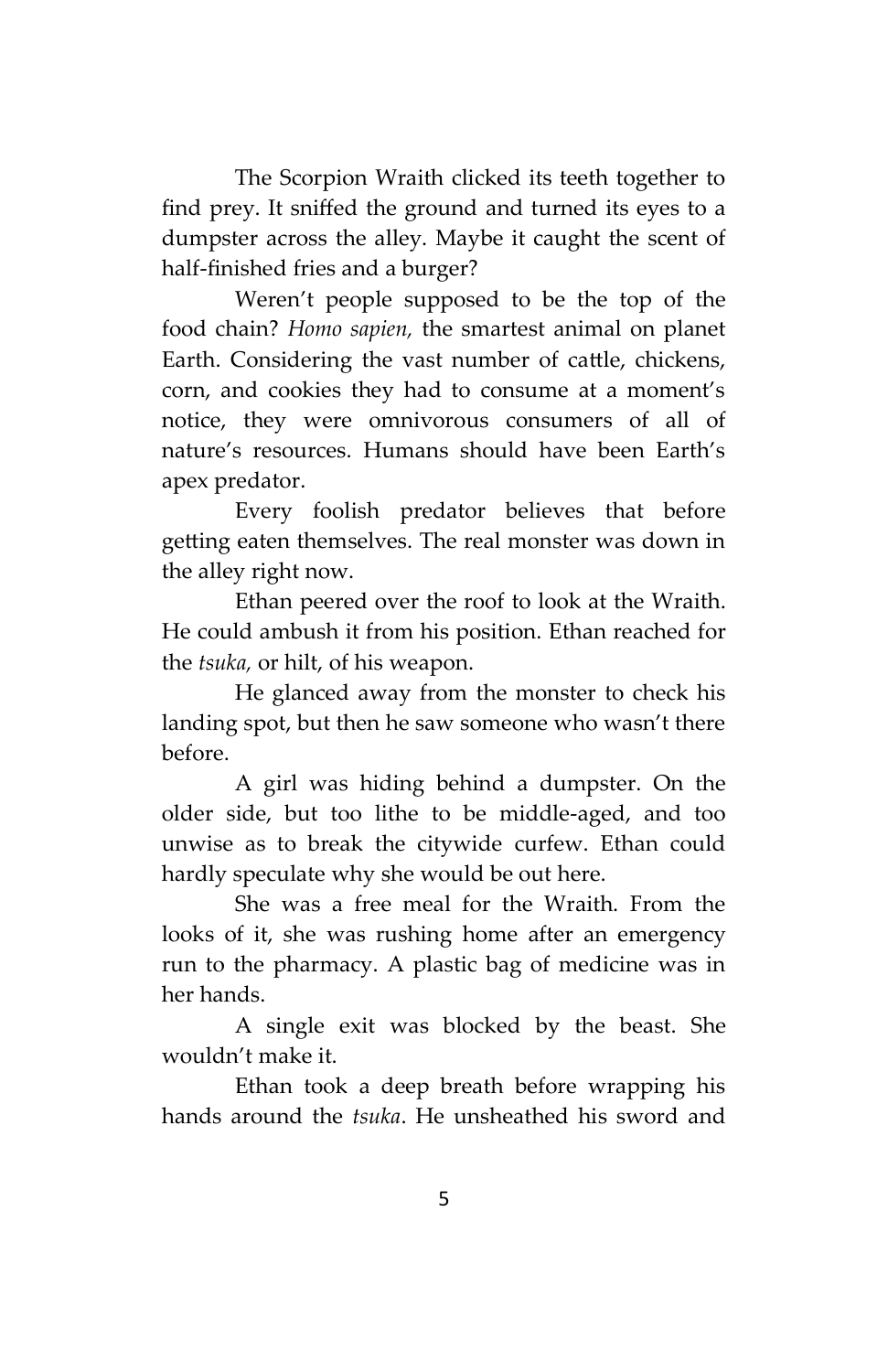closed his eyes. Reaching into the deepest part of his mind, he summoned his inner spirit. His Sol.

A biting chill took over Ethan's body. Colder than the East Coast cold front. With the drop in temperature came a new wave of power.

Few people had the talent for summoning one in the first place, and possessing a Sol was no laughing matter. Ethan's guardian was ready to kill.

He quickly condensed the water in the air to freeze a needle projectile.

THWACK. A shard of ice formed at Ethan's eye level and shot out like a bullet. The new projectile planted itself close to the Scorpion Wraith's face.

This was a warning shot, but part of AXEL procedure: get the enemy's attention away from civvies. And it worked when the Scorpion Wraith looked up.

Ethan rose and stood above the Wraith. Behind him was Gabriel, his guardian spirit, ready to fight alongside its host.

His Sol was clad in metal armor and a full chrome helmet. Blue streaks of energy lined Gabriel's body. Black rime stuck to his face and breastplate like ash from a bonfire. Gabriel mimicked Ethan's pose and brandished a straight sword that thirsted for fresh blood.

"Looking for someone?" asked Ethan.

The Scorpion Wraith shrieked. The sound not quite human, but shrill enough to be furious. It used its barbed feet to scurry up the side of the building. Pebbles of mortar and brick broke with each of its vertical steps toward the roof.

Ethan conjured more magic projectiles. Shards of ice materialized and fired at the Wraith. Some hit their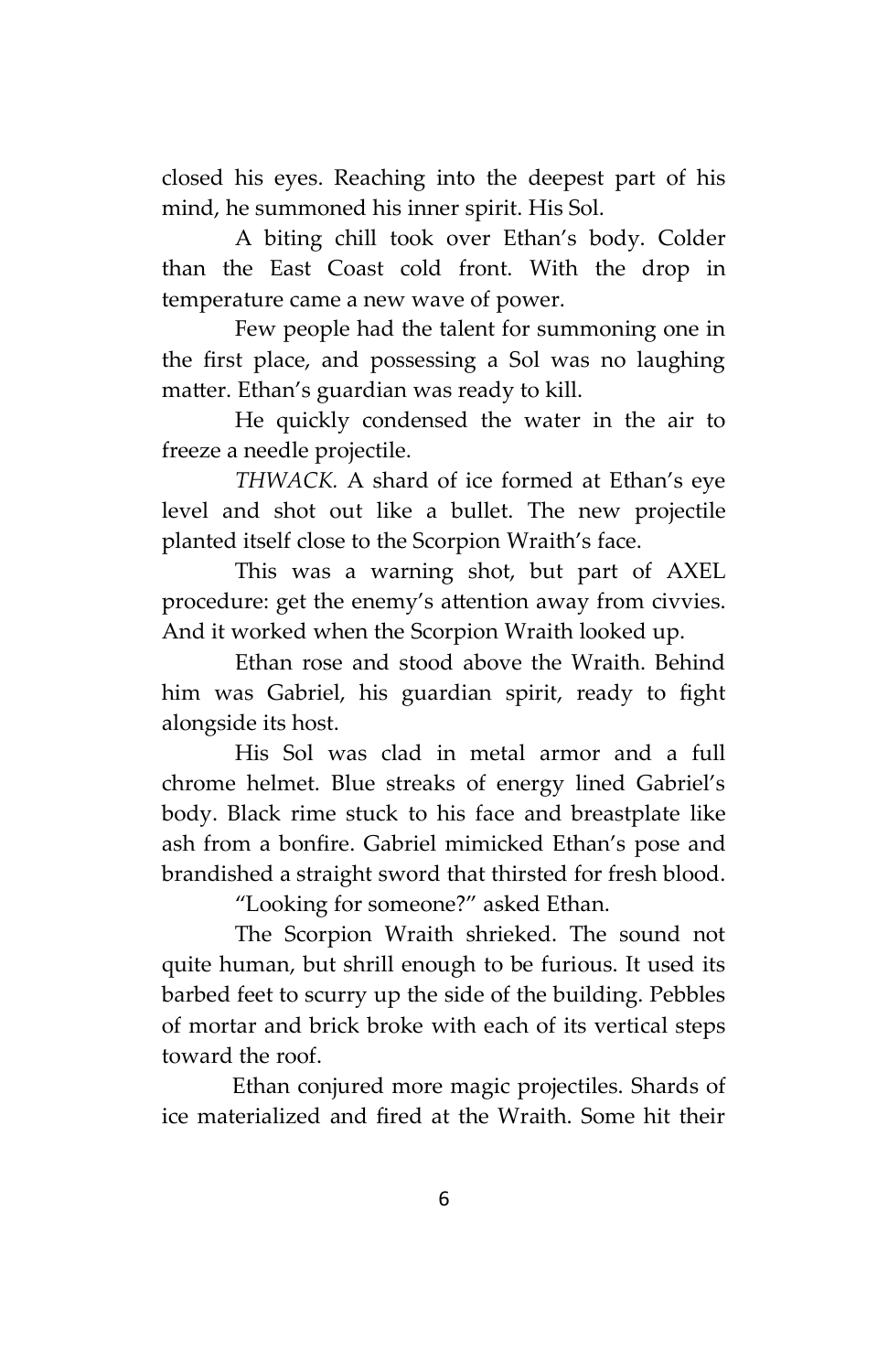mark, while the rest either bounced off the hard shell or missed.

The Wraith closed the gap and swung for Ethan's legs. A barbed claw aimed to nick at his skin as violently as it broke the brick mere seconds earlier.

Ethan darted back and countered with his katana. Gabriel whipped out his own short sword and they attacked in unison. If the Wraith stabbed at Gabriel, Ethan attacked, and vice versa.

But the monster wised up and made a wide swipe to hit both his targets. This time it caught its prey off-guard. Ethan tripped over the rigid appendage and hit the ground with a thud. The Wraith wasted no time to raise its barbed tail and brought it down.

Another perk of a Sol was that it could protect its master. Gabriel reacted well before Ethan could watch his own demise and threw up his free hand. An ice barrier fortified Ethan from the attack and the Wraith's tail was wedged by the tip in freshly conjured ice.

Ethan rolled back onto his feet. He vaulted over the protective wall and brought his blade down on the Wraith. Time for the decisive strike.

The Scorpion Wraith shrieked even louder, but it was too late. Ethan pulled out a small piece of paper with archaic etchings from his pocket and brought it down on the Wraith's forehead.

A flash of light filled the entire rooftop. Ethan looked away. The light faded as the holy fire burned the wicked creature away from the inside out.

He had won.

All that remained of the Wraith was its host, a man with his sleeves and trousers destroyed by transforming into such a horrid creature. His body had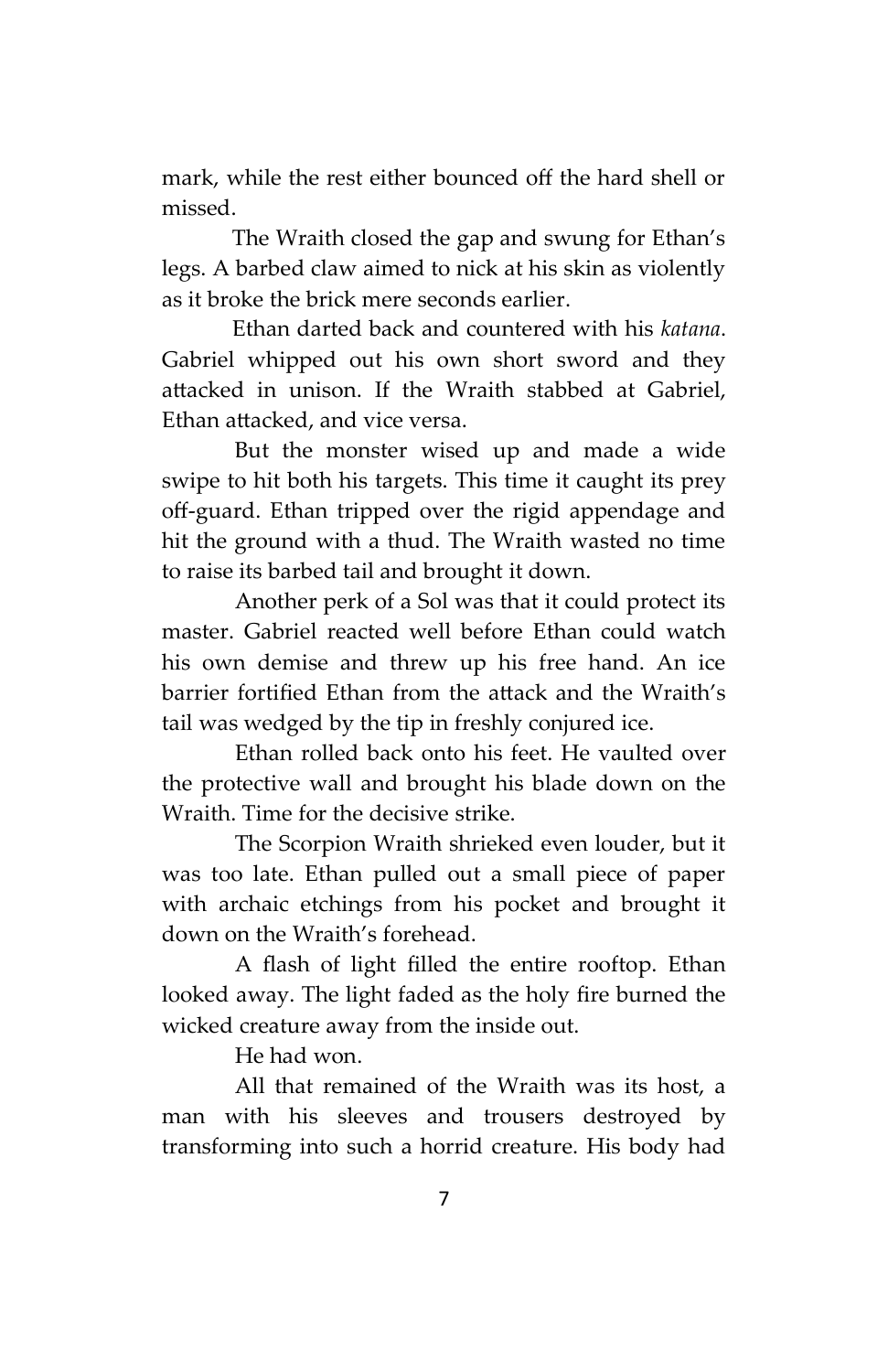returned to its natural state, but a vacant, glassy-eyed expression remained on his face.

Was the man still alive?

Ethan checked for a pulse. Nothing.

That was the tragedy of Wraith possession: the hosts most likely died if not exorcised in time.

"Did you get it?" his field leader demanded.

Ethan dismissed Gabriel, and his Sol faded into dust.

"Yeah, he's down." He rubbed his hands together to put some heat back into his fingers.

"The rest of the herd has been dealt with. I'm afraid we lost two hosts."

Ethan took one last look at the Wraith victim's face. He opened the eyelids. Both eyeballs rolled back into their sockets and showed no sign of rolling back into position. Not even an errant twitch of a recovering victim.

"The Wraith ate this one too," Ethan replied.

"Three hosts," the woman muttered. "But it could've been worse. Now get some rest. You have a game tomorrow, don't you?"

Ethan slid his sword back in its sheath and checked down the alleyway. The foolish bystander who was hiding before was gone, evidently running from the monster that chased her.

It wasn't exactly Ethan's priority to find her, but at least she wasn't dead. Knowing she was safe at least eased his mind. There were more than monsters to keep him up at night.

Like that Econ test.

"Why does the game day and test day have to be tomorrow?" he muttered carelessly.